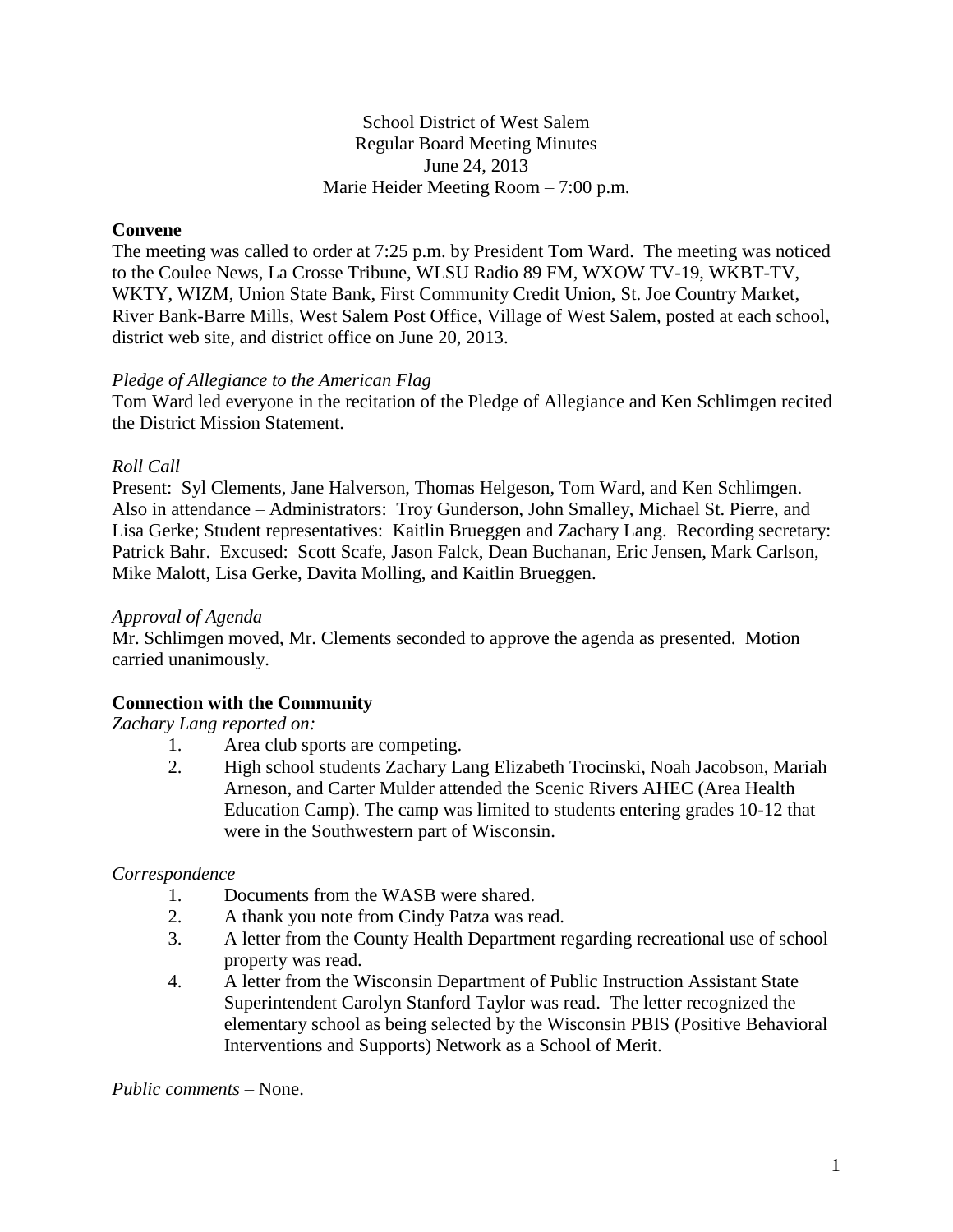#### *Written and Oral Reports*

Buildings and Grounds Committee – Mr. Helgeson reviewed the discussions from the meeting which included: maintenance items, the architect, the joint meeting and the bus facility.

Supervisor reports were reviewed from Michelle Kloser, Scott Johnson, Bill Solsrud, Davita Molling, Rick Kline and Troy Gunderson.

#### **Consent Agenda**

Mr. Helgeson moved, Mr. Schlimgen seconded to approve the Regular Board Meeting Minutes of June 10, 2013; and the invoices to be paid. Motion carried unanimously.

#### **Discussion/Action Items:**

Mr. Clements moved, Mrs. Halverson seconded to accept the donation from Greg Larson of Chart Industries for the high school technology education program, and from Sharon and Larry Johnson for the Horace and Gladys Moran Scholarship Fund. Motion carried unanimously.

Mrs. Halverson moved, Mr. Clements seconded to approve the school breakfast and lunch prices for 2013-2014 school year.

Breakfast: Elementary-\$1.40, Middle-\$1.40, High-\$1.60, Adult-\$2.15 Lunch: Elementary-\$2.20, Middle-\$2.40, High-\$2.70, Adult-\$3.60 Milk Break: \$.35

Motion carried unanimously.

Mr. Gunderson reviewed proposed changes to the Employee Handbook for 2013-2014. Mr. Helgeson moved, Mrs. Halverson seconded to approve the employee handbook changes as proposed with an amendment to the section on Extra Trips (#20) to include review of the process by the transportation committee, and to track Emergency School Closing (#8) and bring back-up next year. Motion carried unanimously.

Mr. Gunderson reviewed with the board the Strategic Plan Performance Initiative – Workforce Engagement and Development.

Discussion was held on the possibly property acquisition from La Crosse County – Lakeview Health Center site.

Mr. Schlimgen moved, Mrs. Halverson seconded to approve the request for paraprofessional additions at the elementary school for 2013-2014 school year as presented. Motion carried unanimously.

Mrs. Halverson moved, Mr. Schlimgen seconded to approve Jennifer Stenberg as a .44FTE high school science teacher. Motion carried unanimously

Mr. Schlimgen seconded, Mr. Clements seconded to approve Terressa Leinon as a full-time high school health and physical education teacher. Motion carried unanimously.